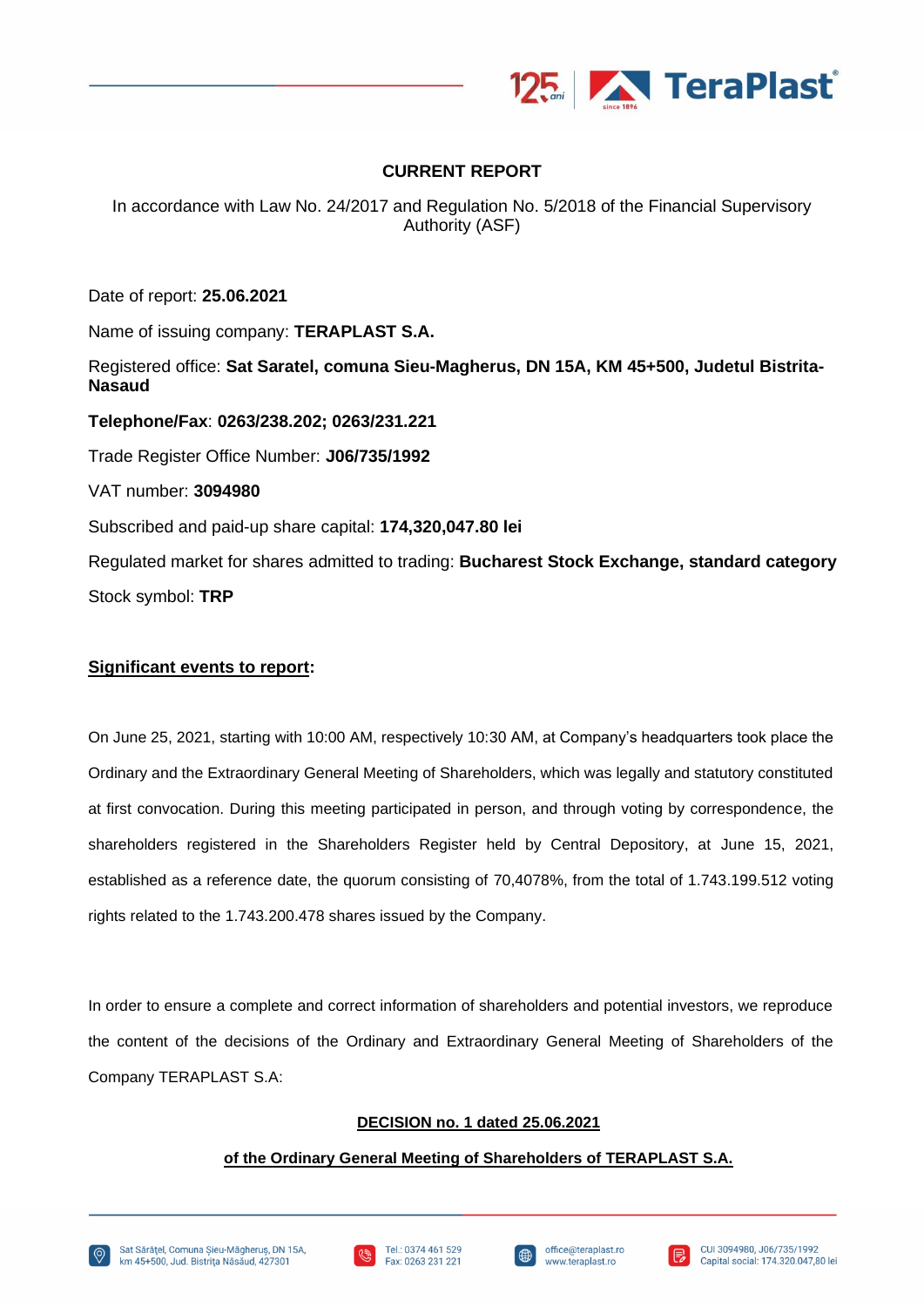

In pursuance of art.111 and the following of Companies Law 31/1990 as amended to date, of the Articles of Association of TERAPLAST S.A. (the "**Company**"), of Law no. 24/2017, and the ASF Regulation no. 5/2018, the Ordinary General Meeting of Shareholders ("**OGMS**") of the Company, headquartered in village Săraţel, commune Șieu-Magheruș, DN 15A, km 45+500, Bistrita-Nasaud County, registered at the Trade Register under no. J06/735/1992, VAT no. 3094980, held on 25.06.2021, at the Company's headquarters, at 10:00 (Romania time), in a total quorum of **70,4078%** of the total 1.743.199.512 voting rights corresponding to the 1.743.200.478 shares issued by TERAPLAST S.A., representing a total number of 1.227.348.267 votes expressed,

#### **DECIDES**

#### **On the items of the agenda as follows:**

**1.** Approves the individual interim financial reports of Teraplast SA for the three-month period ending on March 31, 2021 (namely for the period 01.01.2021-31.03.2021), based on the report of the Company's Board of Directors and the financial auditor's report.

**Structure of the vote: 97,5608% for, from the votes cast by the shareholders who attended the meeting, 2,4392% against, from the votes cast by the shareholders who attended the meeting, 0,00% abstention, from the votes cast by the shareholders who attended the meeting.**

**2.** Approves the net profit distribution corresponding to the individual interim financial reports of Teraplast SA for the three-month period ending on March 31, 2021, in the amount of 283.898.189 lei, as follows:

- Distribution of partial dividends, in a total amount of 226.615.937 lei, the gross partial dividend/share proposed being of 0,13 lei\*;
- Distribution of the amount of 43.579.988 lei in order to increase the share capital;
- Legal reserve: 13.702.264 lei.

*\*The number of shares issued by the Company was considered when calculating the value of the gross dividend/share, out of*  which 966 shares that entered the Company account were subtracted (based on the application of the algorithm and rounding *down the results to the nearest integer following the processing of the share capital increase achieved on the basis of the EGM(A.G.E.A.) No. 1/29.04.2020), which are held by the Company at the date of this meeting, considering that the holders of own shares are not entitled to receive dividends or other rights.*

**Structure of the vote: 100% for, from the votes cast by the shareholders who attended the meeting, 0% against, from the votes cast by the shareholders who attended the meeting, 0% abstention, from the votes cast by the shareholders who attended the meeting.**

**3.** Approves the remuneration policy of Teraplast S.A.

**Structure of the vote: 82,2867% for, from the votes cast by the shareholders who attended the meeting, 17,7133% against, from the votes cast by the shareholders who attended the meeting, 0,00% abstention, from the votes cast by the shareholders who attended the meeting.**





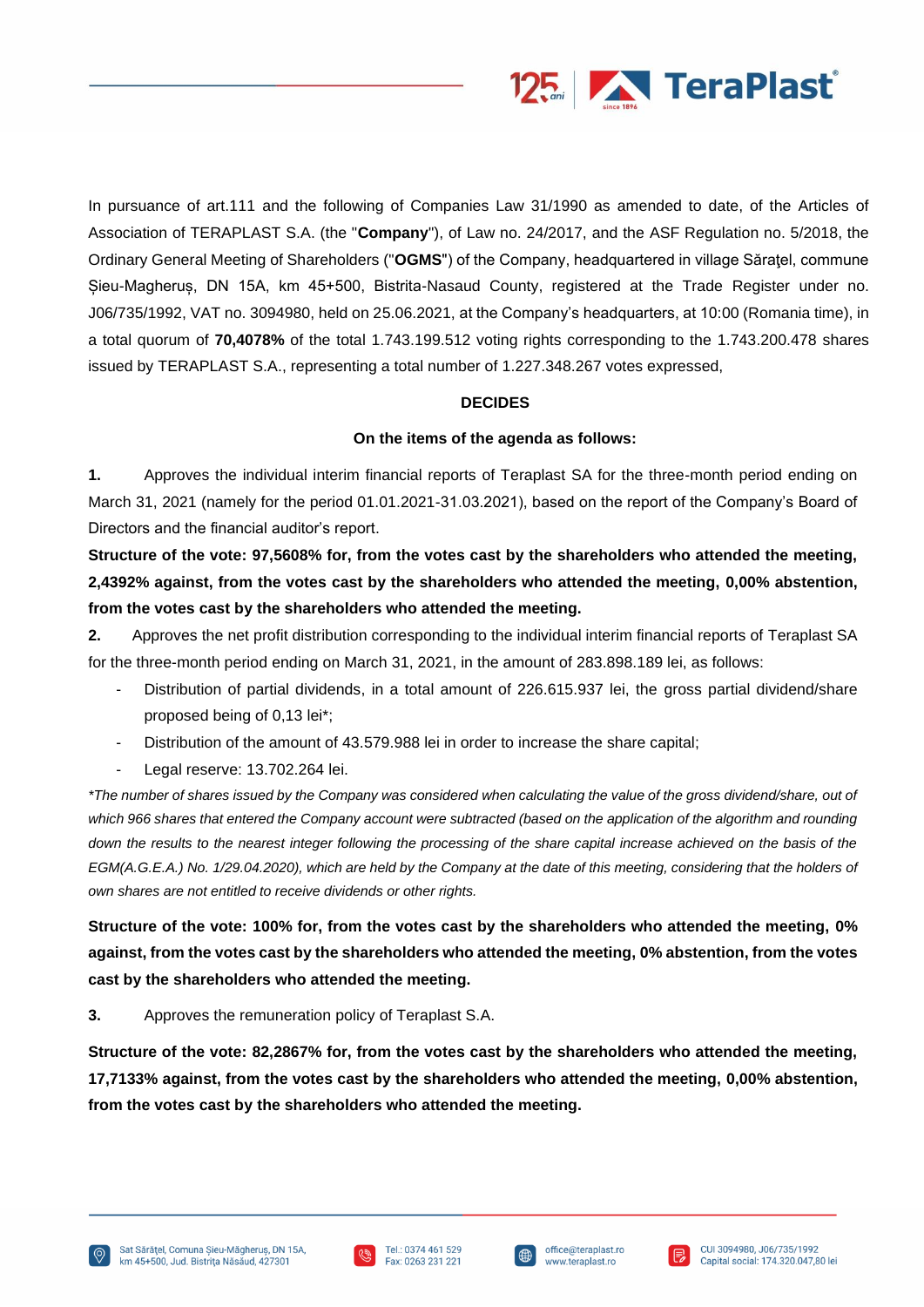

**4.** Approves the date of **July 13, 2021**, as the registration date serving to identify the shareholders impacted by the effects of the resolutions adopted at the Ordinary General Meeting, according to Article 86 (1) of Law no. 24/2017.

**Structure of the vote: 100% for, from the votes cast by the shareholders who attended the meeting, 0% against, from the votes cast by the shareholders who attended the meeting, 0% abstention, from the votes cast by the shareholders who attended the meeting.**

**5.** Approves the date of **July 12, 2021** as "*ex date*", namely the date prior to the record date on which the financial instruments subject to the decisions of the company bodies are traded without the rights deriving from the decision, in accordance with Article 2 paragraph 2 l) of the Regulation no. 5/2018.

**Structure of the vote: 100% for, from the votes cast by the shareholders who attended the meeting, 0% against, from the votes cast by the shareholders who attended the meeting, 0% abstention, from the votes cast by the shareholders who attended the meeting.**

**6.** Approves the date of **July 22, 2021** as payment date, as defined by Article 86 (2) of Law no. 24/2017, and by Article 2 (2) h) and Article 178 of the Regulation no. 5/2018.

**Structure of the vote: 100% for, from the votes cast by the shareholders who attended the meeting, 0% against, from the votes cast by the shareholders who attended the meeting, 0% abstention, from the votes cast by the shareholders who attended the meeting.**

**7.** Authorizes the Board of Directors with the fulfilment of the resolutions adopted by the Ordinary General Meeting.

**Structure of the vote: 100% for, from the votes cast by the shareholders who attended the meeting, 0% against, from the votes cast by the shareholders who attended the meeting, 0% abstention, from the votes cast by the shareholders who attended the meeting.**

**8.** Authorizes the Chairman of the Ordinary General Meeting of the Teraplast S.A. Shareholders to sign the OGM Resolution on behalf and in the name of all the attending shareholders.

**Structure of the vote: 100% for, from the votes cast by the shareholders who attended the meeting, 0% against, from the votes cast by the shareholders who attended the meeting, 0% abstention, from the votes cast by the shareholders who attended the meeting.**

**9.** Authorizes the Company's legal counsel, Mrs. Kinga Vaida, to carry out all formalities concerning the recording of the Ordinary General Meeting Resolution with the Trade Register Office attached to the Bistrita-Nasaud Court and its publication in the Official Gazette of Romania, Part IV.

**Structure of the vote: 100% for, from the votes cast by the shareholders who attended the meeting, 0% against, from the votes cast by the shareholders who attended the meeting, 0% abstention, from the votes cast by the shareholders who attended the meeting.**





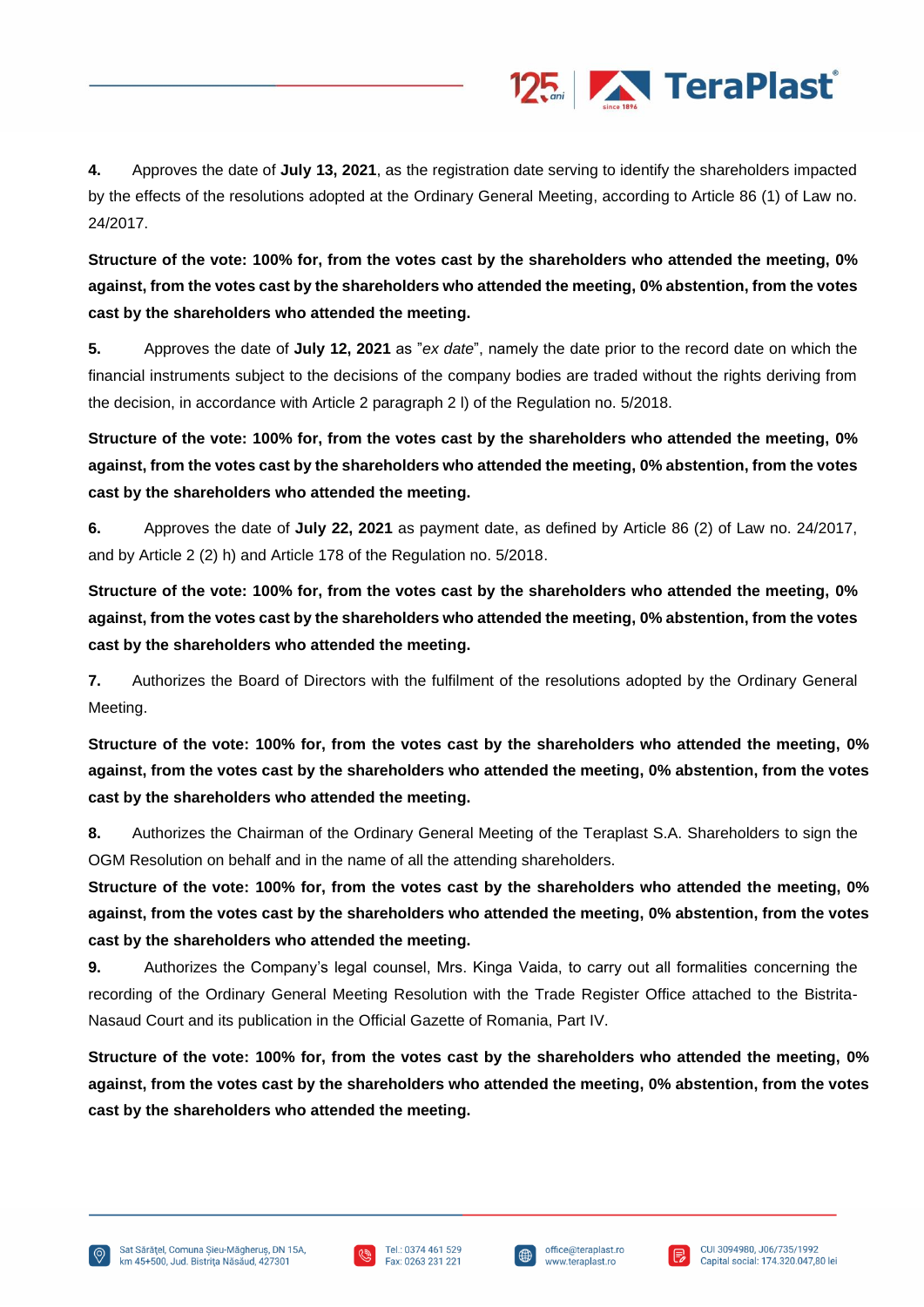

This resolution has been executed and signed today, 25.06.2021, in 5 (five) original copies, out of which 2 (two) copies are for the Company and 3 (three) copies to be submitted at the Trade Register attached to Bistrita-Nasaud Court.

❖

### **DECISION no. 1 dated 25.06.2021**

### **of the Extraordinary General Meeting of Shareholders of TERAPLAST S.A.**

In pursuance of art.113 and the following of Companies Law 31/1990 as amended to date, of the Articles of Association of TERAPLAST S.A. (the "**Company**"), of Law no. 24/2017, and the ASF Regulation no. 5/2018, the Extraordinary General Meeting of Shareholders ("**EGMS**") of the Company, headquartered in village Săraţel, commune Șieu-Magheruș, DN 15A, km 45+500, Bistrita-Nasaud County, registered at the Trade Register under no. J06/735/1992, VAT no. 3094980, held on 25.06.2021, at the Company's headquarters, at 10:30 (Romania time), in a total quorum of **70,4078%** of the total 1.743.199.512 voting rights corresponding to the 1.743.200.478 shares issued by TERAPLAST S.A., representing a total number of 1.227.348.267 votes expressed,

#### **DECIDES**

#### **On the items of the agenda as follows:**

1. Approves the share capital increase by the amount of 43.579.988 lei\* from the current 174.320.047,80 lei up to 217.900.035,80 lei, by the issue of 435.799.880 new shares of a nominal value of 0.10 lei/share, and setting a price of 0,44 lei for the compensation of fractional shares resulting from the application of the algorithm androunding down the results to the nearest integer, according to the legal provisions in force. The increase of the share capital will be achieved by incorporating the amount of 43.579.988 lei, from the profit of the period January 1, 2021 - March 31, 2021. The newly issued shares shall not change the shareholders' quotas and shall be freely distributed to all Company shareholders registered into the Company Shareholder Register held by the Central Securities Depository (Depozitarul Central S.A.) at the date of registration. The capital shall be increased in order to sustain the current Company business. Each shareholder registered with the Company Shareholder Register at the date of registration shall be issued one free share for every four shares held.

*\*The number of shares issued by the Company was considered when calculating the value of the gross dividend/share, out of which 966 shares that entered the Company account were subtracted (based on the application of the algorithm and rounding down the results to the nearest integer following the processing of the share capital increase achieved on the basis on the EGM (A.G.E.A.) No. 1/29.04.2020), which are held by the Company at the date of this meeting, considering that the holders of own shares are not entitled to receive dividends or other rights.*

**Structure of the vote: 100% for, from the votes held by the shareholders who attended the meeting, 0% against, from the votes held by the shareholders who attended the meeting, 0% abstention, from the votes held by the shareholders who attended the meeting.**





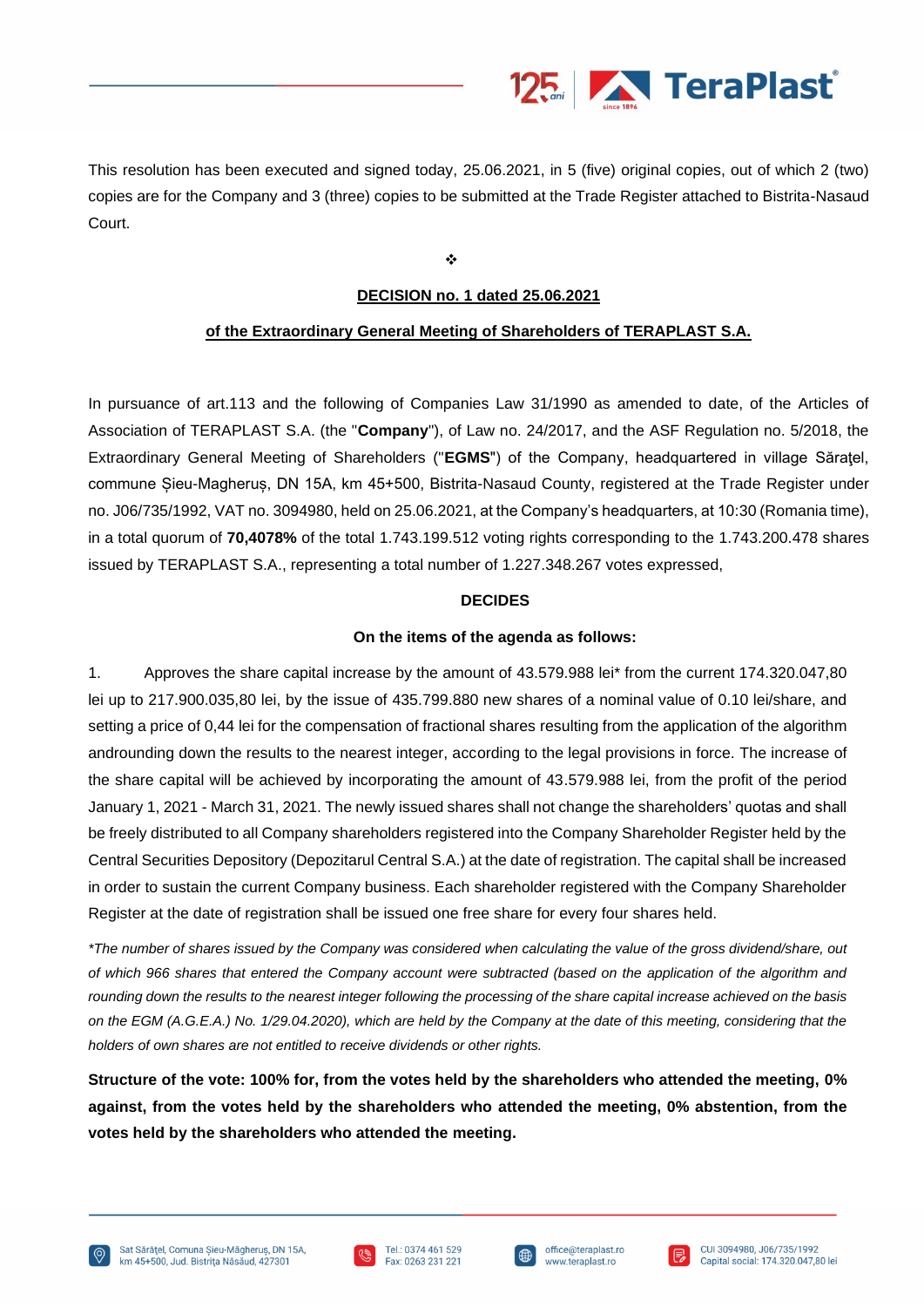

2. Approves the updating of the Company's Memorandum of Association, in accordance with what has been approved at item (1) above, as follows:

**Article 7 (1)** "The subscribed and paid-up share capital of TERAPLAST S.A. is of 174.320.047,80 lei divided into a number of 1.743.200.478 nominative shares with a nominal value of 0.1 lei each." **shall be modified and shall read as follows:**

**"***The subscribed and paid-up share capital of TERAPLAST S.A. is of 217.900.035,80 lei divided into a number of 2.179.000.358 nominative shares, with a nominal value of 0.1 lei each.***"**

**Structure of the vote: 100% for, from the votes held by the shareholders who attended the meeting, 0% against, from the votes held by the shareholders who attended the meeting, 0% abstention, from the votes held by the shareholders who attended the meeting.**

3. Approves the amendment of the Extraordinary General Meeting Resolution no. 1 dated August 24, 2020 whereby it was approved to *buy back a maximum of 5.500.000 shares of a nominal value of 0.1 lei/share at a minimum price equal to the BVB market price at the time of the purchase and a maximum price of 0.45 lei/share*, in the sense of increasing the maximum purchase price of the buy-back shares, from 0.45 lei/share up to 1.00 leu/share. Own shares bought back by the Company shall be offered for free to the employees and the senior employees of the member companies of Teraplast Group, within a Stock Option Plan programme.

**Structure of the vote: 81,6689% for, from the votes held by the shareholders who attended the meeting, 17,8925% against, from the votes held by the shareholders who attended the meeting, 0,4386% abstention, from the votes held by the shareholders who attended the meeting.**

4. Approves the date of **September 29, 2021** as the registration date serving to identify the shareholders impacted by the effects of the resolutions adopted at the Extraordinary General Meeting, according to Article 86 (1) of Law no. 24/2017.

**Structure of the vote: 100% for, from the votes held by the shareholders who attended the meeting, 0% against, from the votes held by the shareholders who attended the meeting, 0% abstention, from the votes held by the shareholders who attended the meeting.**

5. Approves the date of **September 28, 2021** as "*ex date*", namely the date prior to the record date on which the financial instruments subject to the decisions of the company bodies are traded without the rights deriving from the decision, in accordance with Article 2 paragraph 2 l) of the Regulation no. 5/2018.

**Structure of the vote: 100% for, from the votes held by the shareholders who attended the meeting, 0% against, from the votes held by the shareholders who attended the meeting, 0% abstention, from the votes held by the shareholders who attended the meeting.**